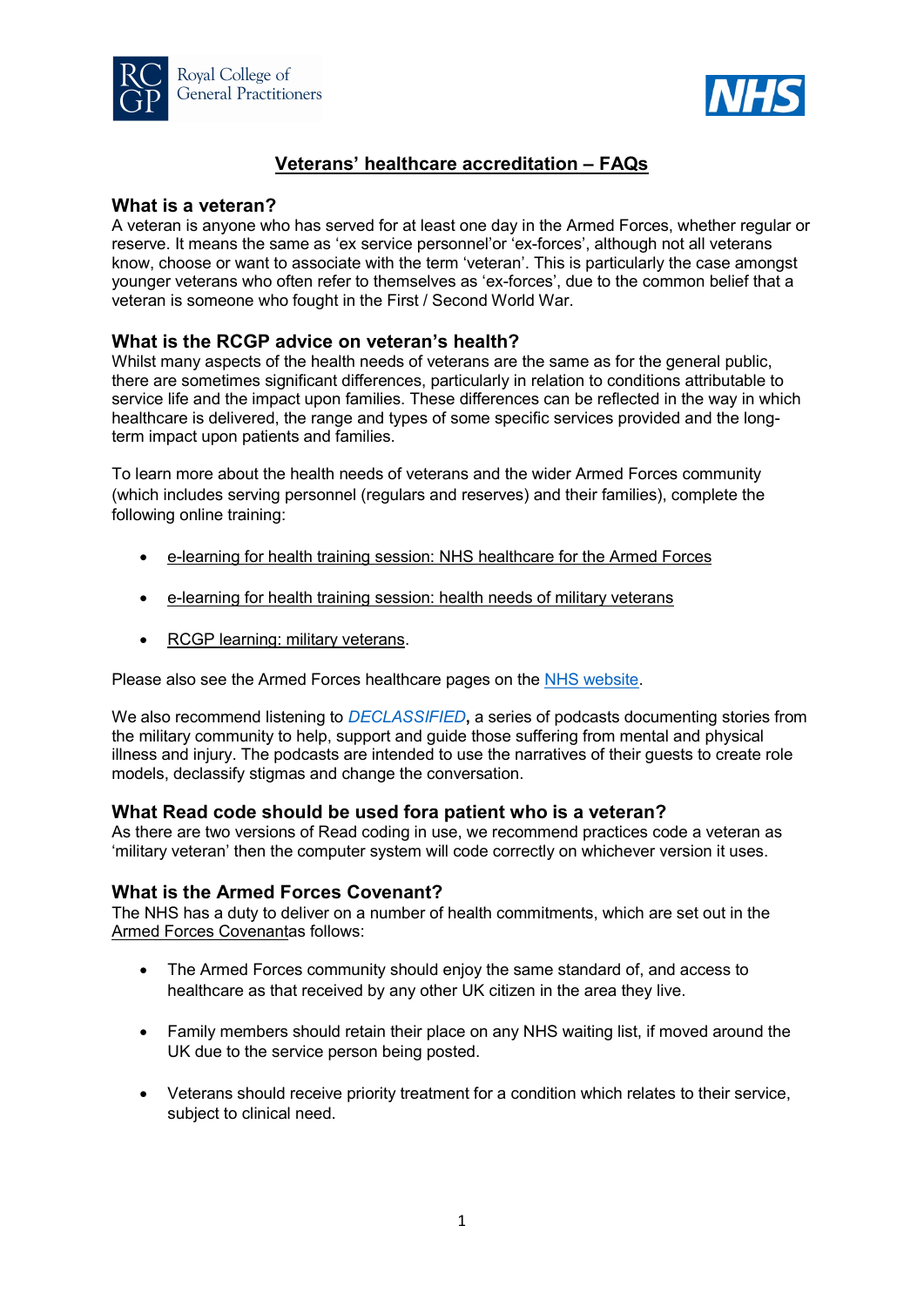



 Those injured in service should be cared for in a way that reflects the nation's moral obligation to them, by healthcare professionals who have an understanding of the Armed Forces culture.

This is reflected in principle four of the NHS Constitution, which states 'the NHS will ensure that in line with the Armed Forces Covenant, those in the Armed Forces, reservists, their families and veterans are not disadvantaged in accessing health services in the area they reside'.

The Covenant is an important aspect of our approach to care, especially as the Armed Forces community can be at a disadvantage due to their mobility and frequent moves.

# What dedicated NHS services and support are available to veterans?

### Veterans' Mental Health, Transition, Intervention and Liaison Service (TILS)

The TILS is for both serving personnel approaching dischargefrom the Armed Forces and veterans with mental health difficulties.The service provides a range of treatment, from recognising the early signs of mentalhealth problems and providing access to early support, to therapeutic treatmentfor complex mental health difficulties and psychological trauma. Help may also beprovided with housing, employment, alcohol misuse and social support.

The service comprises three elements:

#### 1. Transition: service for those in transition from the Armed Forces

For those due to leave the Armed Forces, the TILS will work with the Ministry of Defence (MOD) to offer individuals mental health support through their transition period and beyond.

### 2. Intervention: service for veterans with complex presentation

Service personnel approaching discharge and veterans will have an assessment within two weeks of a receipt of referral. If their needs are identified as suitable for treatment within the TILS, the service will aim to see them for their first appointment two weeks after this. They will be supported by a military aware team who will develop a personalised care plan with the individual.

#### 3. Liaison: general service for veterans

Patients who do not have complex presentations, yet would benefit from NHS care, will be referred into local mainstream NHS mental health services where they will receive treatment and support. This could include talking therapies or treatment for other conditions, such as eating disorders or psychosis.

## Veterans' Mental Health Complex Treatment Service (CTS)

The CTS is for ex-forces who have military related complexmental health difficulties that have not improved with previous treatment.The service provides intensive care and treatment that may include (but is not limitedto) support for drug and alcohol misuse, physical health, employment, housing,relationships and finances, as well as occupational and trauma focused therapies.

Referral to both of these services is via the TILS. Individuals can self-refer or ask their GP or a military charity to refer them. Contact details are as follow:

- North of England, call 0303 123 1145 or email vwals@nhs.net
- Midlands or East of England, call 0300 323 0137 or email mevs.mhm@nhs.net
- London or South East England, call 020 3317 6818 or email cim-tr.veteranstilservice-lse@nhs.net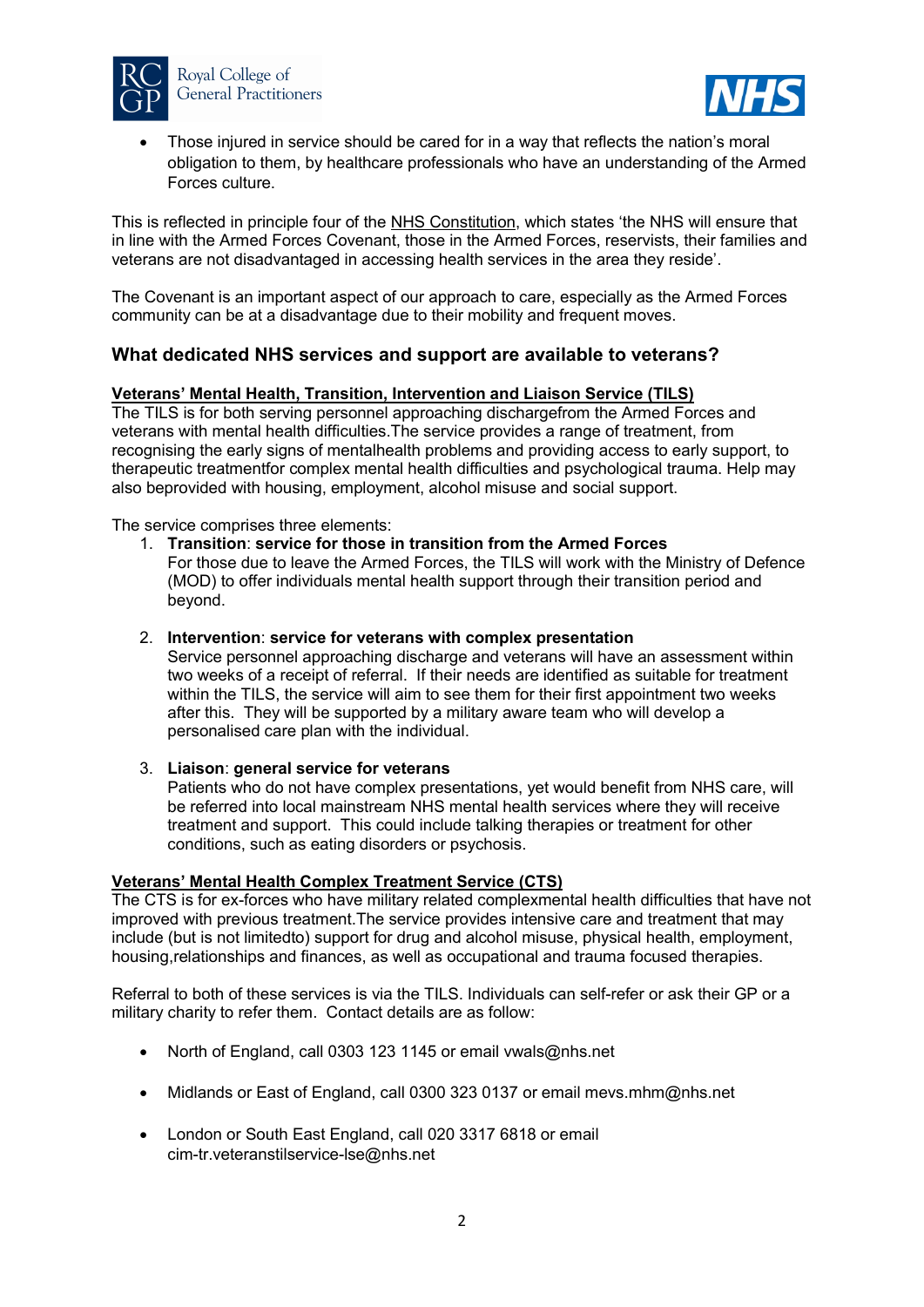



South West England, call 0300 365 0300 or email sc.veterans@nhs.net.

## Veterans Trauma Network (VTN)

The VTN is the first NHS pathway for veterans' physical health, providing care and treatment to those with a service-attributable healthcare problem. Located in ten major trauma centres (Plymouth, Oxford, London (three centres), Birmingham, Nottingham, Liverpool, Leeds and Middlesbrough) across England, the VTN works closely with Defence Medical Services, national centres of clinical expertise, the TILS and CTS, as well as military charities to provide a complete package of care. It is run largely by healthcare professionals who are either veterans or serving members of the Armed Forces. GPs can use a single national email to refer veterans to the service (england. veteranstraumanetwork@nhs.net), where they will benefit from specialist care by military and civilian experts.

## **Prosthetics**

The Veterans' Prosthetics Panel (VPP) was established in 2012 as a way of ensuring that veterans can access high quality prosthetics regardless of which Disablement Service Centre (DSC) they attend. This additional funding is available only to veterans who have lost a limb whilst in military service. A veteran who has left the Armed Forces, but whose limb loss is attributable to an injury sustained whilst in service, also qualifies. Veterans who lose limbs after they leave the military or suffer limb loss whilst in the military, but not in a service attributable incident, such as in a civilian road traffic accident, will continue to access services as usual through their local DSC.

The additional funding for veterans is for treatment that would not typically be provided by the NHS, for example higher specification prostheses than are normally available on the NHS. Funding is approved on a case by case basis, with DSCs making individual funding applications to the VPP, which clearly set out the requirement and the benefit that is expected if the request is supported. More information is available on the NHS webpage on services for veterans with physical injuries.

Eligible veterans are also able to access the Complex Prosthetics Assessment Clinic (CPAC), which is run by Defence Medical Rehabilitation services. CPAC supports veterans with particularly complex prosthetic socket needs who have previously been seen at the Defence Medical Rehabilitation Centre Headley Court.

### Veterans personalised care programme for ex-forces with a long term physical, mental or neurological health condition or disability

NHS England and NHS Improvement, together with the Ministry of Defence, have published the Personalised care for veterans in England, a guide for clinical commissioning groups and local authorities, which sets out a personalised care approach for those veterans who have a long term physical, mental or neurological health condition or disability.

This guide is for those individuals and organisations who are leading or involved in supporting this patient group through the delivery of NHS Continuing Health Care or a jointly agreed care plan. A supporting patient leaflet is also available.

Eligible individuals will have a single personalised care plan for all their health and wellbeing needs that is developed with them and a range of organisations, including health and social care and military charities. This approach will give the individual more choice and control over how their care is planned and delivered, meaning they can choose how best to live their life and get the right care and support to make this happen. It will also take into account personal preferences that relate specifically to the individual's military service. As part of this, they may get a personal budget to pay for some of the care and support they need, as well as more support in the community, such as emotional and practical support from people who have similar health conditions or disabilities. To apply, individuals should contact their local clinical commissioning group.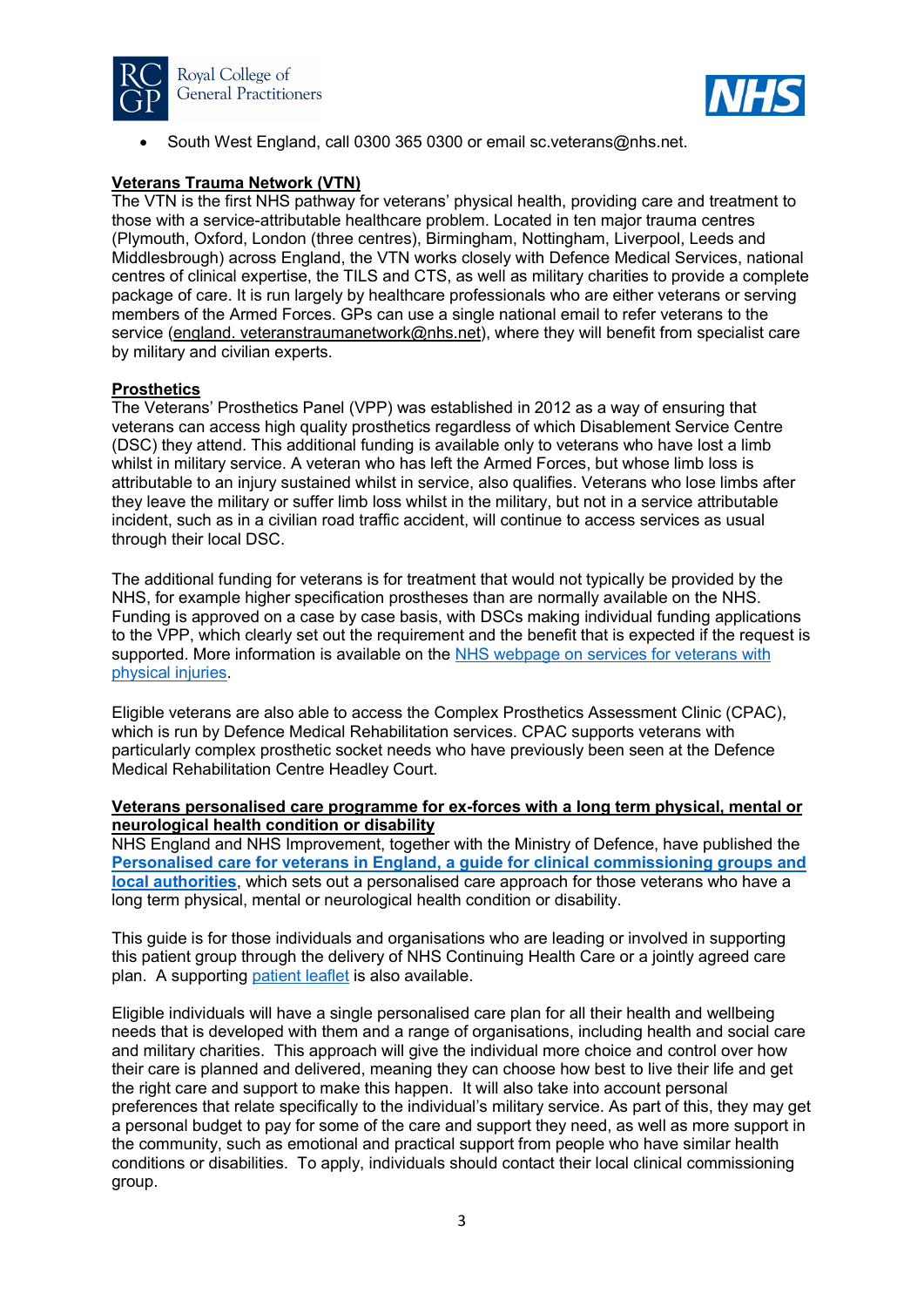



# The Veterans Covenant Health Alliance (VCHA)

The VCHA aims to improve NHS care for the Armed Forces community by supporting trusts, health boards and other providers to identify, develop and showcase the best standards of care. 33 hospital trusts have already been accredited as 'Veteran Aware', having demonstrated their commitment to eight core manifesto standards, including signing the Armed Forces Covenant, raising awareness of veterans' healthcare needs among staff, and establishing links with local support providers. The VCHA is working with many more trusts to achieve accreditation. For further information, visit the webpage for Veteran Aware hospitals.

### More information on NHS services for veterans can be found on the NHS websitehere.

## What other services are available to veterans?

#### Hearing loss and tinnitus services

If a patient has acquired hearing loss and / or tinnitus relating to their time in service, additional support can be funded through The Royal British Legion Veterans' Hearing Fund. To access the service, patients can be referred by their GP to their local NHS audiology department or an application form can be downloaded from the Veterans Hearing Fund section on The Royal British Legion website.

#### Mobility equipment support

The Royal British Legion has a Veterans' Mobility Fund, which provides specialist wheelchairs, orthotic equipment and other mobility related items for veterans who have a service related serious physical injury and whose needs cannot be met through statutory services. Eligibility for the fund requires the condition to be attributable to service and typically applicants will be in receipt of a War Pension or relevant award under the Armed Forces Compensation Scheme. To find out more, visit the Veterans Mobility Fund section on The Royal British Legion website.

### Veterans' Gateway

The Veterans' Gateway is made up of a consortium of organisations and Armed Forces charities, including The Royal British Legion, SSAFA, Combat Stress and Connect Assist.It is a main point of contact for veterans seeking support, putting them and their families in touch with the organisations best placed to help with the information, advice and support they need – from healthcare and housing to employability, finances, personal relationships and more. For more information,visitthe Veterans' Gateway website.

### Contact

Contact is a group of charitable, support and state organisations that have joined forces to enhance mental health support available to the Armed Forces community. The partnership consists of Big White Wall, Cobseo, Combat Stress, Help for Heroes, The Royal British Legion, Walking With The Wounded, the NHS, the MOD, the UK Psychological Trauma Society and King's College London. Contact aims to improve collaborative care management, increase instances of help-seeking behaviour, improve service provision, encourage best practice across the sector and improve public knowledge of what support is available and how best to access it. For more information,visitthe Contact website.

#### Cobseo

Cobseo, as the Confederation of Service Charities, offers membership to charities who promote and further the welfare and general interests of the Armed Forces community, subject to fulfilling the membership criteria. Comprising 255 members, Cobseo provides a single point of contact for interaction with the Armed Forces community. For more information,visit theCobseo website.

#### Help for Heroes

Help for Heroes provides direct, practical support for wounded, injured and sick service personnel, veterans and their loved ones from any conflict. They have four recovery centres in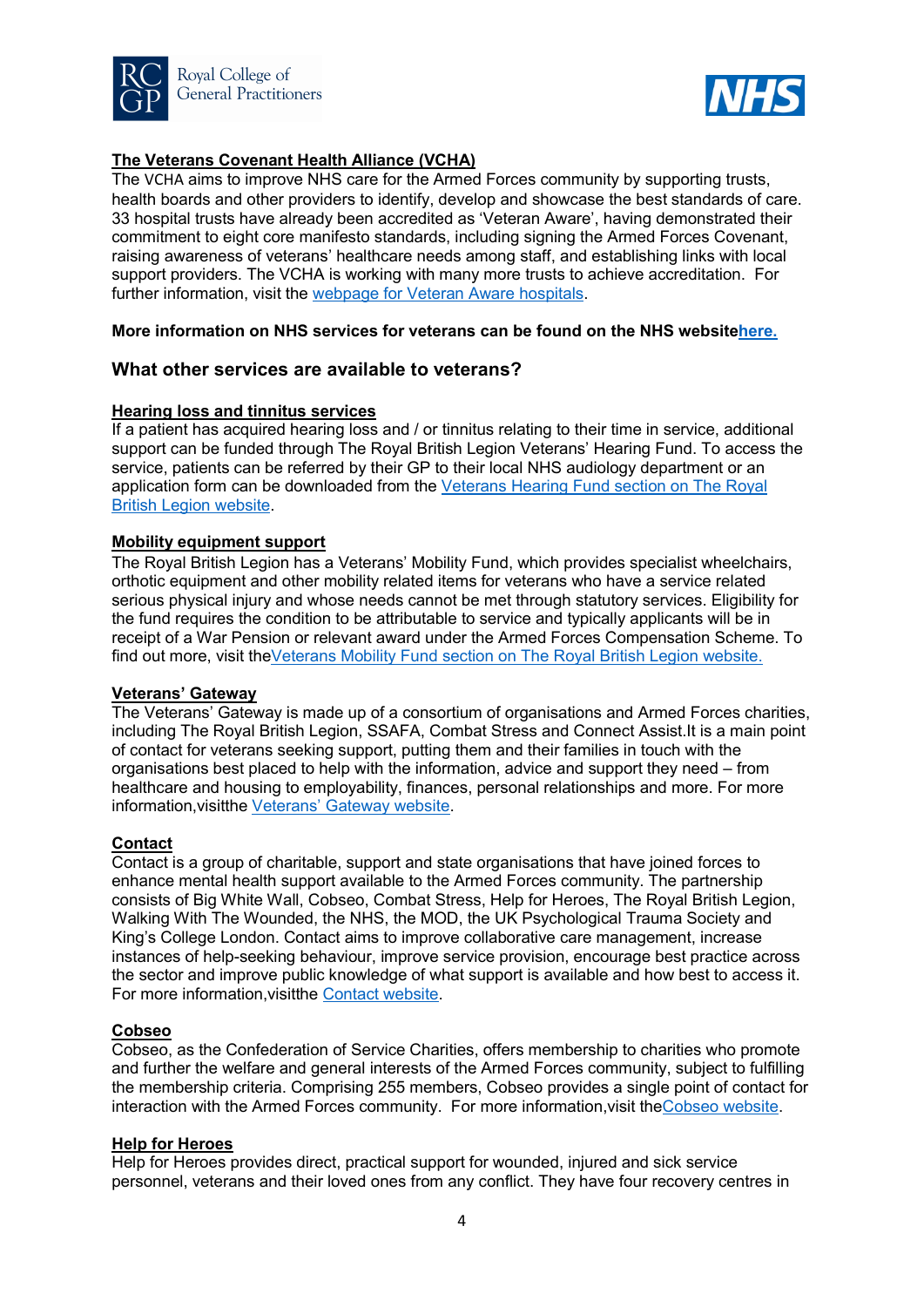



the UK offering medical care, guidance, support and advice. Patients can self-refer or be referred by a professional. Once referred, an initial assessment will take place within one to two weeks and there is no waiting list for treatment. For further information, visit the Help for Heroes website.